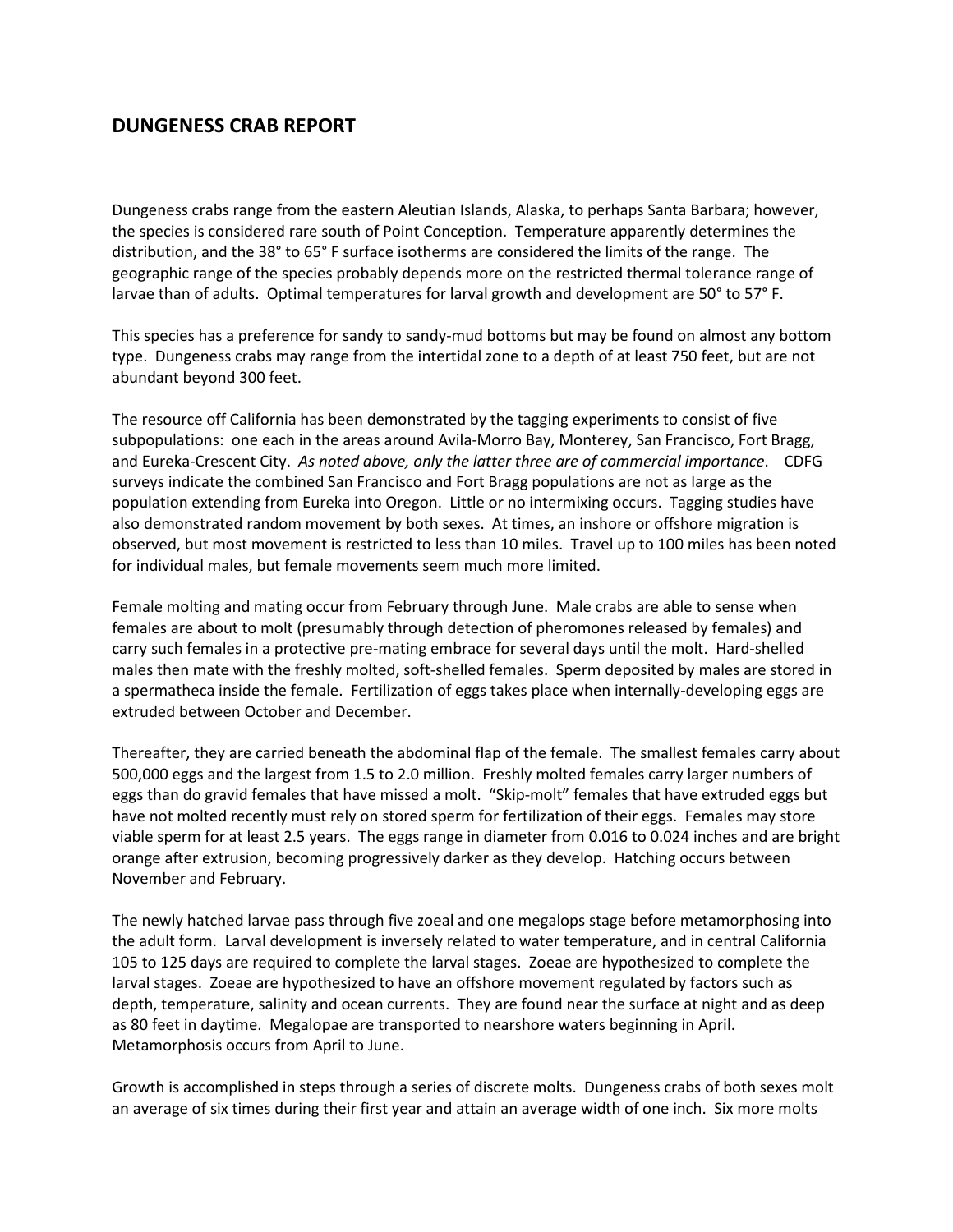are required to reach sexual maturity at the end of their second year, when they are approximately four inches across. Once maturity is reached, growth of females then slows as compared to males. Females molt at most once per year after reaching maturity and rarely exceed the legal size of males. Maximum female size is about seven inches. Male crabs usually molt twice during their third year and once per year thereafter. The average size of males three, four and five years of age is about six, seven and eight inches, respectively. Males may undergo a total of 16 molts during a lifetime, reaching a maximum size of nine inches and age of six to eight years.

Dungeness crabs are opportunistic feeders not limited by abundance or scarcity of a particular prey. Clams, fish, isopods and amphipods are preferred, and cannibalism is prevalent among all age groups. Predators on the various life stages of Dungeness crabs, especially pelagic larvae and small juveniles, include octopuses, larger crabs and as many as 28 species of fish, including Coho and Chinook salmon, flatfishes, lingcod, cabezon and various rockfishes.

Although many crustacean fisheries throughout the world have been overexploited and are now at low abundance levels compared to historic levels, Dungeness crab populations off northern California, Oregon and Washington have produced landings that have fluctuated around a fairly stable long-term mean for more than 30 years.

## **About the Dungeness Crab Fishery:**

Dungeness crab have been landed commercially on the west coast of the United States since 1848 when San Francisco fishermen began the fishery. The current foundation for regulation in the fishery, size, sex, and season was established 100 years ago. Crabbers of the early 1900's were limited to 6 inch and larger male crabs with a closed season in the fall. Flash forward to present day and west coast Dungeness crab landings are stronger than anytime in history with regulations nearly identical to those in place in 1905. Since the fishery was established the west coast crab fishery is one of the few remaining 'state managed' fisheries in the country. While more complicated fisheries are regulated under Federal Fisheries Management Plans (FMPs) by regional management councils, the Dungeness crab fishery on the West Coast is managed by the Oregon Department of Fish & Wildlife (ODFW), Washington Department of Fish and Wildlife (WDFW) and the California Department of Fish and Game (CDFG).

## **Harvest Methods:**

Crab pots are used for most commercial crabbing. They are very similar to those used in the recreational fishery, but these pots are not just simple traps. Pots must conform to construction guidelines that efficiently minimize their impact.

Multiple crab pots are set in rows, each on an individual line. Pots are retrieved using hydraulic "crab blocks" which is essentially a power driven wench. An efficient crew can hoist and re-bait as many as 400 pots per day. Pots are predominantly set between 10 and 50 fathoms (60-300 feet) although Dungeness crab commonly occur from intertidal areas to 200 fathoms (1200 feet). Crabs are stored live in holds on boats that are filled with re-circulating sea water and are delivered every few days to fish processing plants.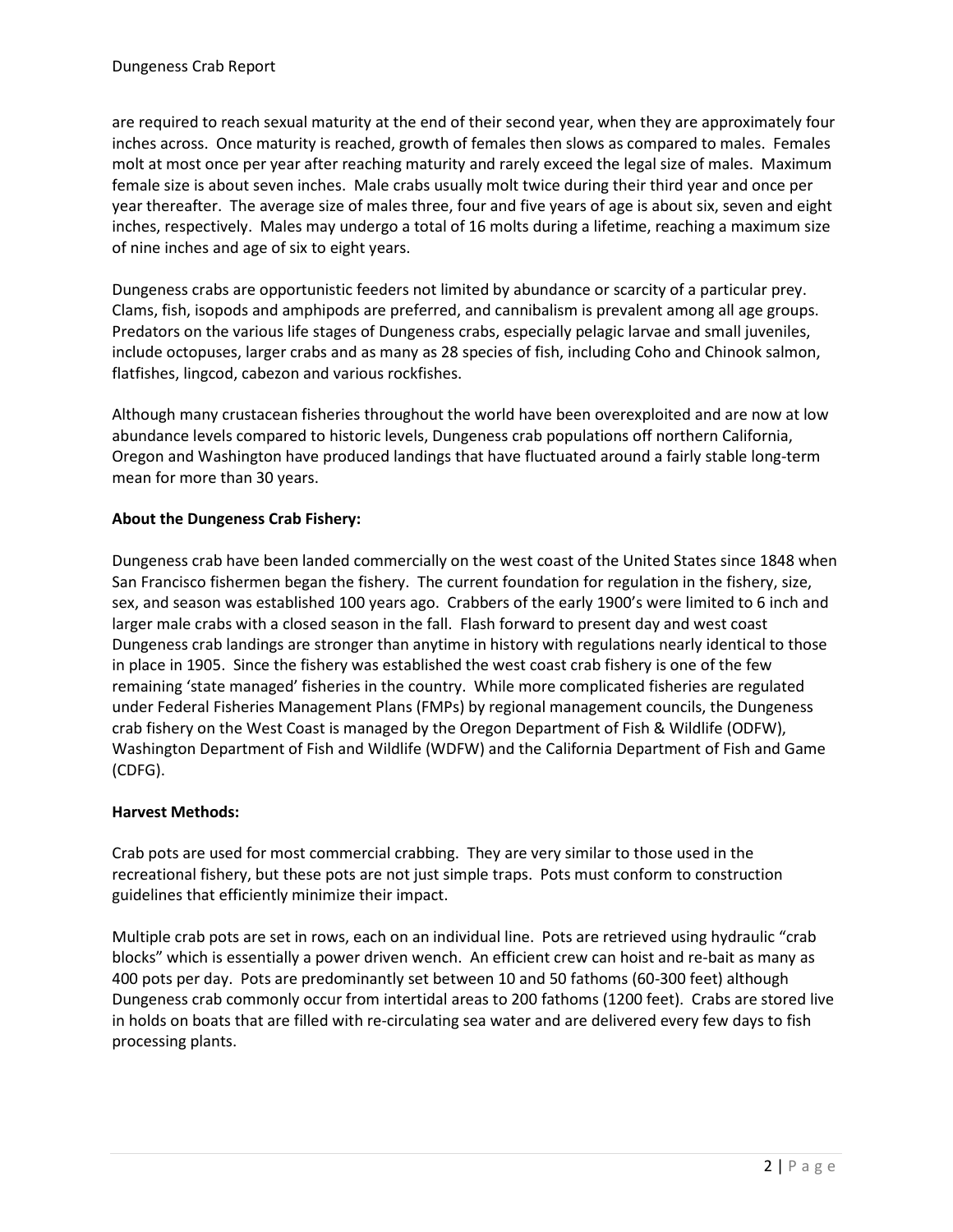## **Biology of Harvest:**

Fishing seasons are built around Size, Sex and Season (the "3 Ss").

**Size:** Crabs can be harvested commercially only when they reach a size of 6 ¼" carapace width. This assures that the crab will have at least one year of reproduction. Recreational harvest is legal at 5  $\frac{3}{4}$ " carapace width.

**Sex:** Only male crabs are harvested. All females must be immediately released and are left to reproduce throughout their life spans.

**Season:** The Commercial crab season generally starts December 1 when crabs shells have hardened, indicating that they have filled out with firm meat. Testing takes place each year before the season to assure crabs harvested average at least 25% meat content (23% North of Cascade head). Generally the range of meat content of Dungeness crab is 13-30%, depending on a combination of molt and reproductive timing which relate to environmental factors such as ocean conditions and food availability.

### **The Market:**

The Dungeness Crab Fishery for 2010-2011 was very strong. As the table below shows, the total harvest of coastal Dungeness crab hit 70.5 million pounds this past season, a 23.9% increase over the previous season.

Despite the strong increase in landings, the demand for the product as so strong that the total ex-vessel value increased at an even faster rate than did supply. The three West Coast states saw their coastal fishery generate \$167.3 million in ex-vessel value, a 43.7% increase over the previous season and the highest value in at least the last five years. The average price to the fishermen last season was \$2.37/lb. a gain of 16.2% for the 2009-2010 season though still down from the \$2.85/lb. average price in 2007- 2009. At the wholesale level, the strong demand resulted in frozen whole cooked crabs nearly reaching \$5/lb., while section prices nudged up against \$7/lb., and meat prices stayed around \$15/lb.

| <b>West Coast Dungeness Crab</b> |                    |           |           |           |           |           |
|----------------------------------|--------------------|-----------|-----------|-----------|-----------|-----------|
|                                  |                    | 2006-2007 | 2007-2008 | 2008-2009 | 2009-2010 | 2010-2011 |
| Washington                       | Landings           | 14.3      | 15.3      | 10.3      | 16.6      | 21.8      |
|                                  | Value              | \$32.60   | \$40.60   | \$21.90   | \$37.60   | \$61.30   |
|                                  | $\frac{2}{3}$ /lb. | \$2.28    | \$2.65    | \$2.12    | \$2.27    | \$2.81    |
|                                  |                    |           |           |           |           |           |
| Oregon                           | Landings           | 15.1      | 12.3      | 13.0      | 23.1      | 21.2      |
|                                  | Value              | \$32.90   | \$29.40   | \$26.10   | \$44.60   | \$49.00   |
|                                  | \$/lb.             | \$2.18    | \$2.38    | \$2.00    | \$1.93    | \$2.30    |
|                                  |                    |           |           |           |           |           |
| California                       | Landings           | 42.9      | 36.0      | 29.5      | 56.9      | 70.5      |
|                                  | Value              | \$95.90   | \$93.00   | \$62.70   | \$116.4   | \$167.30  |
|                                  | $\frac{2}{3}$ /lb. | \$2.23    | \$2.58    | \$2.12    | \$2.04    | \$2.37    |

Source: WDFW, ODFW, CDFG, millions lbs. & except \$/lb., ex-vessel value; Washington is coastal only, tribal & non-tribal.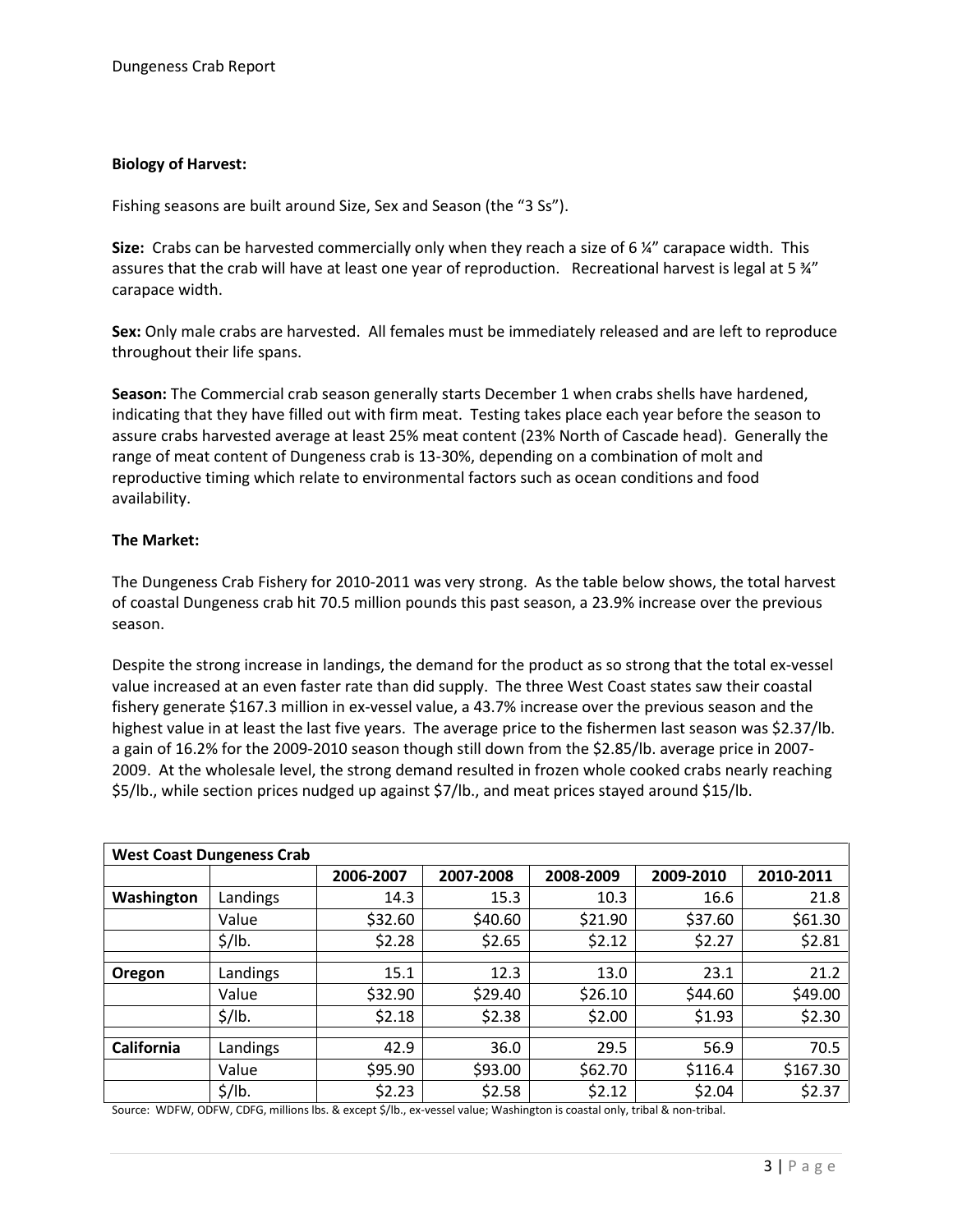Oregon was the only state to show a drop in landings. Last year, Oregon crabbers landed 21.2 million pounds of Dungeness, down 9% from the previous season. With the slightly lower supply, marketers paid fishermen an average of \$2.30/lb., an increase of 19.2% over the 2009-2010 season average. This resulted in total dockside value of \$49 million, up 10%. This was the second most valuable Dungeness fishery in Oregon's history, topped only by the \$52.9 million of the 2004-2005 season. Oregon's fishery is the only Dungeness crab fishery on the Pacific Coast to be certified as sustainable by the Marine Stewardship Council, a designation achieved in December 2010.

Washington had a very strong Dungeness fishery last season, both tribal and non-tribal fishermen seeing strong gains in landings. All told, Washington harvested 21.8 million pounds of Dungeness crab, up 31.3% from the 16.6 million pounds of the previous season. Non-tribal crabbers saw their catch move from 13 million pounds in 2009-2010 to 16.7 million pounds last season. Tribal crabbers saw landings go from 3.6 million pounds to 5.1 million pounds. The value of that crab was the highest of the three states at \$61.3 million, a gain of 63%. The average ex-vessel price saw a 23.8% gain, going from \$2.27/lb. to \$2.81/lb. Once again, Washington's January opening (for all but the very southern tip of the state) worked out well for fishermen because once they started fishing, demand was strong after the holiday landings. For the last couple of years, Washington crabbers have had the highest ex-vessel price on the coast. Washington crabbers have also benefited from the strong demand for live crab. As the season drew to a close in mid-September, live buyers were paying as much as \$5.10/lb. for Dungeness crab. Washington was the last coastal fishery to close and crab was wanted.

The California fishery for Dungeness crab was outstanding. Not only did the state see the biggest growth in landings of any of the three states, but it also saw the highest growth in dockside value of the fishery. Total landings for the California fishery hit 27.5 million pounds this past season, a gain of 59.9% over the 17.2 million pounds of the previous season. Central California saw landings jump from a normal 3.4 million pounds in 2009-2010 to 19 million pounds this past season. Early indications suggest that this season could see similar landings thanks to favorable ocean conditions. Previously, the central management area's peak catch was the 2004-2005 season when 6.1 million pounds were caught. The value of California's Dungeness harvest was \$56.7 million, a gain of 65.8% over the previous season. The huge volume did keep ex-vessel prices in check compared with Washington and Oregon, but even so last season's average of \$2.06/lb. was a gain of 3.5% over the previous season.

## **Oregon Dungeness Crab Fishery Receives Marine Stewardship Council Sustainability Certification:**

The Oregon Dungeness crab fishery operating off the west coast of the United States has earned Marine Stewardship Council (MSC) certification following independent assessment to the MSC standard for sustainable, well-managed fisheries. Products from the fishery will now be eligible to bear the blue MSC ecolabel.

In the course of the MSC assessment process, the fishery client worked with academic experts to produce improvements such as:

- An ongoing monitoring plan which includes measuring female fertilization and abundance rates to produce an estimate of an index of female abundance.
- An age-structured productivity model as a means to assess fishing effort and size limit, which is used to estimate potential Target Reference Points.
- A proposed Limit Reference Point based on declining catch over time in successive generations, adjusting from a California value to one specific to Oregon.